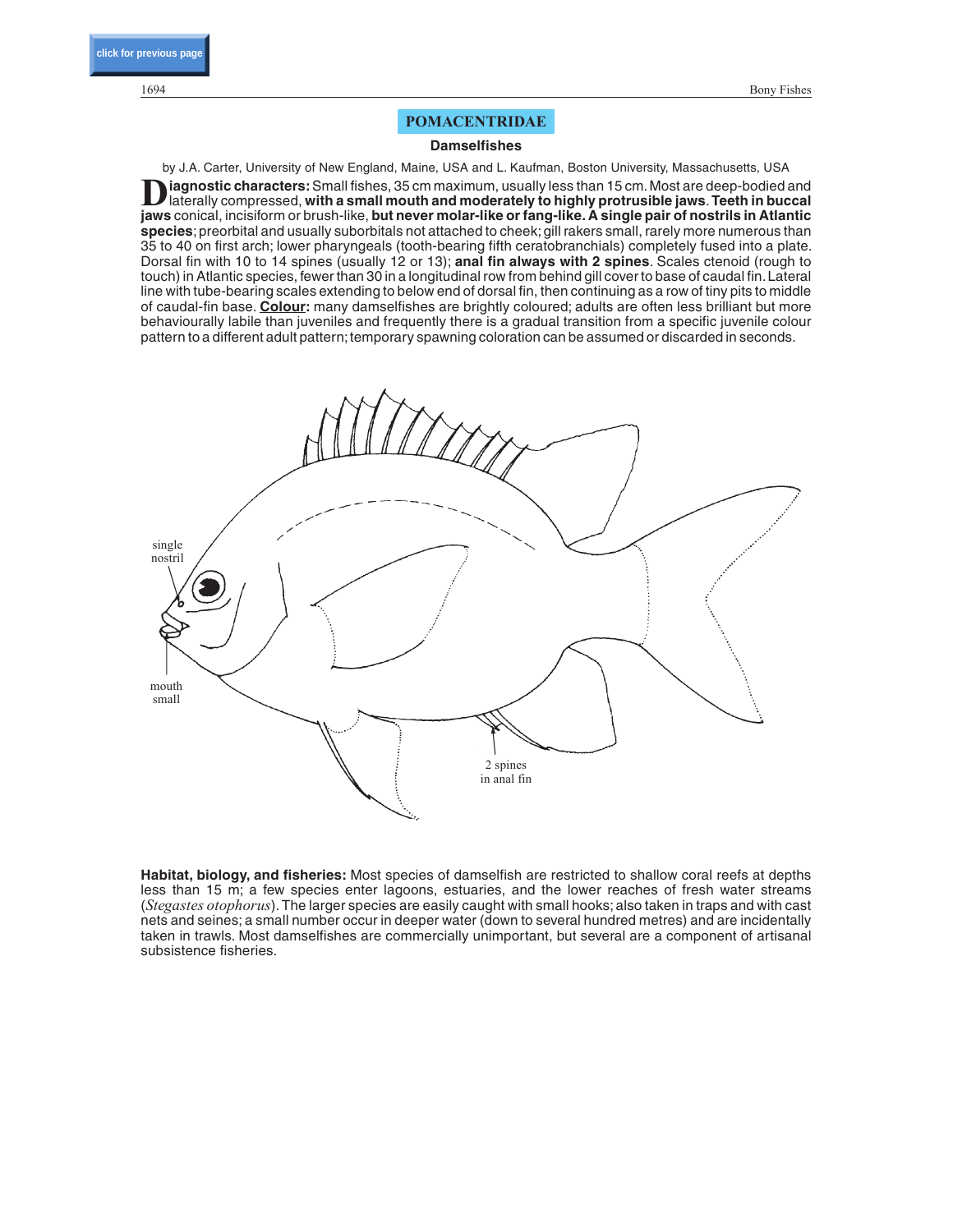## **Similar families occurring in the area**

Cichlidae: similar in general appearance, but usually with more than 2 spines in anal fin; preorbital and suborbitals attached to cheek; normally confined to fresh or brackish water but introduced *Oreochromis* species and some native species may range into sea water.

Anthiidae: generally resemble the pomacentrid genus *Chromis*, but easily distinguished by the presence of 3 anal-fin spines and enlarged canine teeth.



Fig. 2 lateral view of head

**a) b)**



Fig. 3 lateral view of tail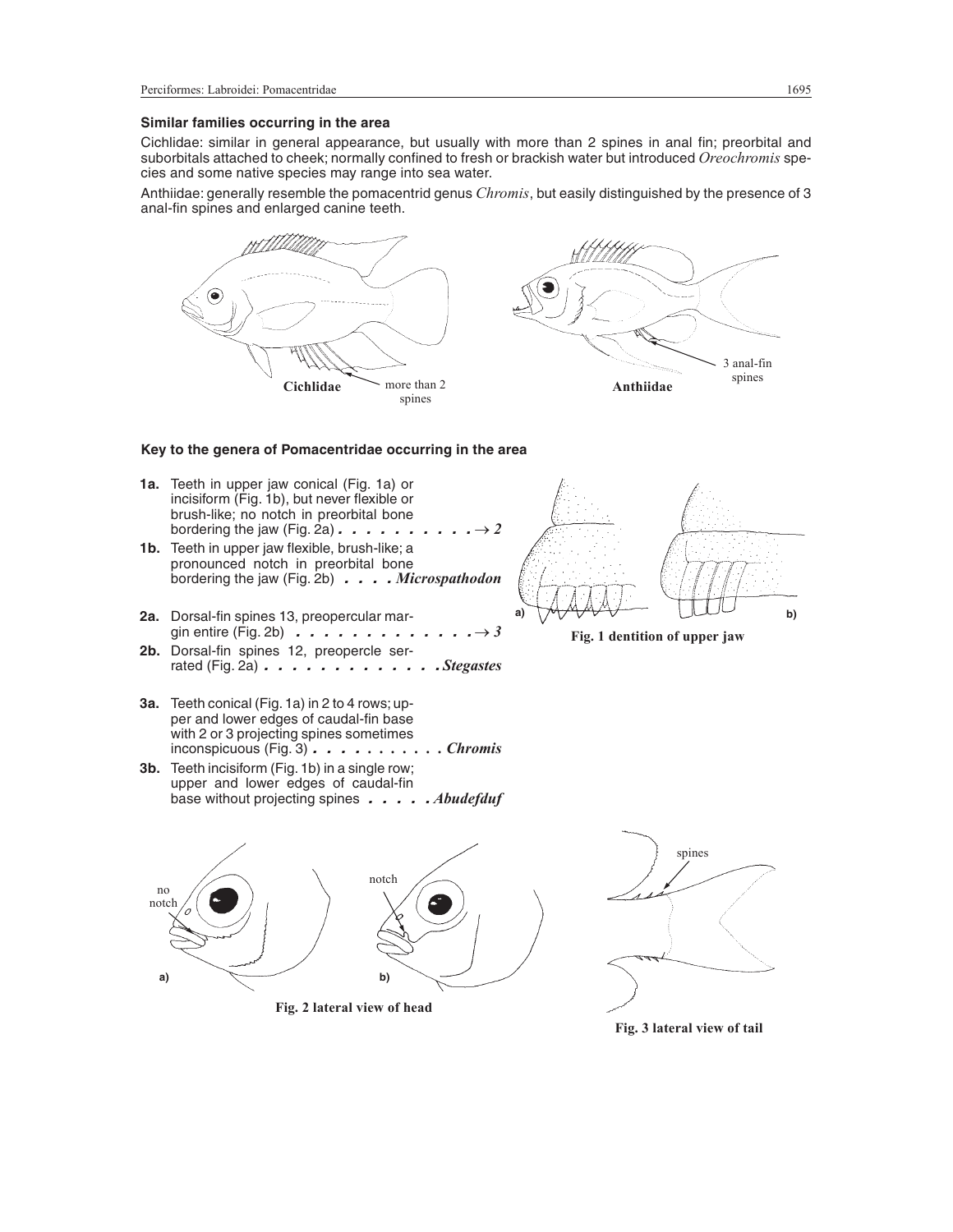### **List of species occurring in the area**

The symbol  $\rightarrow$  is given when species accounts are included.

*Abudefduf saxatilis* (Linnaeus, 1758).

**Abudefduf taurus** (Müller and Troschel, 1848).

*Chromis cyanea* (Poey, 1860). To 25 cm. Bermuda, Florida, Gulf of Mexico, Caribbean to Venezuela. *Chromis enchrysura* Jordan and Gilbert, 1882. To 10 cm. Bermuda, North Carolina to Florida, Gulf of Mexico, W Caribbean, Brazil.

*Chromis flavicauda* (Günther, 1880). To 7 cm. Known only from Bermuda and Brazil, antitropical.

*Chromis insolata* (Cuvier, 1830). To 16 cm. North Carolina, Florida, Bahamas, Gulf of Mexico, S to South America.

*Chromis multilineata* (Guichenot, 1853).

*Chromis scotti* Emery, 1968. To 10 cm. North Carolina, Bermuda, Bahamas, Florida Keys, Gulf of Mexico, Jamaica, Belize, Colombia, Curaçao and Bonaire, and Brazil.

*Microspathodon chrysurus* (Cuvier, 1830).

*Stegastes adustus* (Troschel, 1865). To 15 cm. Bermuda, Florida, Bahamas, Gulf of Mexico, Caribbean, Antilles to Venezuela, along Central American coast to Panama.

*Stegastes diencaeus* (Jordan and Rutter, 1897). To 12.5 cm. W Atlantic, S Florida, Bahamas and Caribbean, including Antilles, and Yucatán to Venezuela.

*Stegastes fuscus* (Cuvier, 1830). To 12.6 cm. Known only from Brazil.

*Stegastes leucostictus* (Müller and Troschel, 1848). To 10 cm. Bermuda, Atlantic coast of Maine (summer only) to Brazil, Bahamas, N Gulf of Mexico, Caribbean, including Antilles.

*Stegastes otophorus* (Poey, 1860). To 13 cm. W Atlantic, known only from Jamaica, Panama, and Cuba.

*Stegastes partitus* (Poey, 1868). To 10 cm. North Carolina, Bahamas, Florida, and N Gulf of Mexico to Venezuela.

*Stegastes pictus* (Castelnau, 1855). To 7.5 cm. W Atlantic, known only from coast of Brazil.

*Stegastes planifrons* (Cuvier, 1830). To 13 cm. Bermuda, North Carolina, Florida, Bahamas, and N Gulf of Mexico to Venezuela.

*Stegastes rocasensis* (Emery, 1972). To 8.5 cm. W Atlantic, known only from Atol das Rocas, Brazil. *Stegastes trindadensis* Gasparini, Moura, and Sazima, 1999. To 8.9 cm. SW Atlantic, Brazil.

*Stegastes variabilis* (Castelnau, 1855). To 12.5 cm. North Carolina to Florida, Bahamas, and N Gulf of Mexico to Brazil.

### **References**

Allen, G.R. 1991. *Damselfishes of the world*. Mergus Publishers, Melle, Germany, 271 p.

Bohlke, J.E. and C.C.G. Chaplin. 1993. *Fishes of the Bahamas and adjacent tropical waters*. Second edition. Austin, University of Texas Press, 771 p.

Gasparini, J.L., R.L. de Moura, and I Sazima. 1999. Stegastes trindadensis n. sp., (Pisces: Pomacentridae), a new damselfish from Trindade Island, off Brazil. *Bol. Mus. Biol. Mello Leitao (N. Ser.)*, 10:3-11.

Randall, J.E. 1968. *Caribbean reef fishes*. T.F.H. Publications, Inc. Ltd., Hong Kong. 318 p.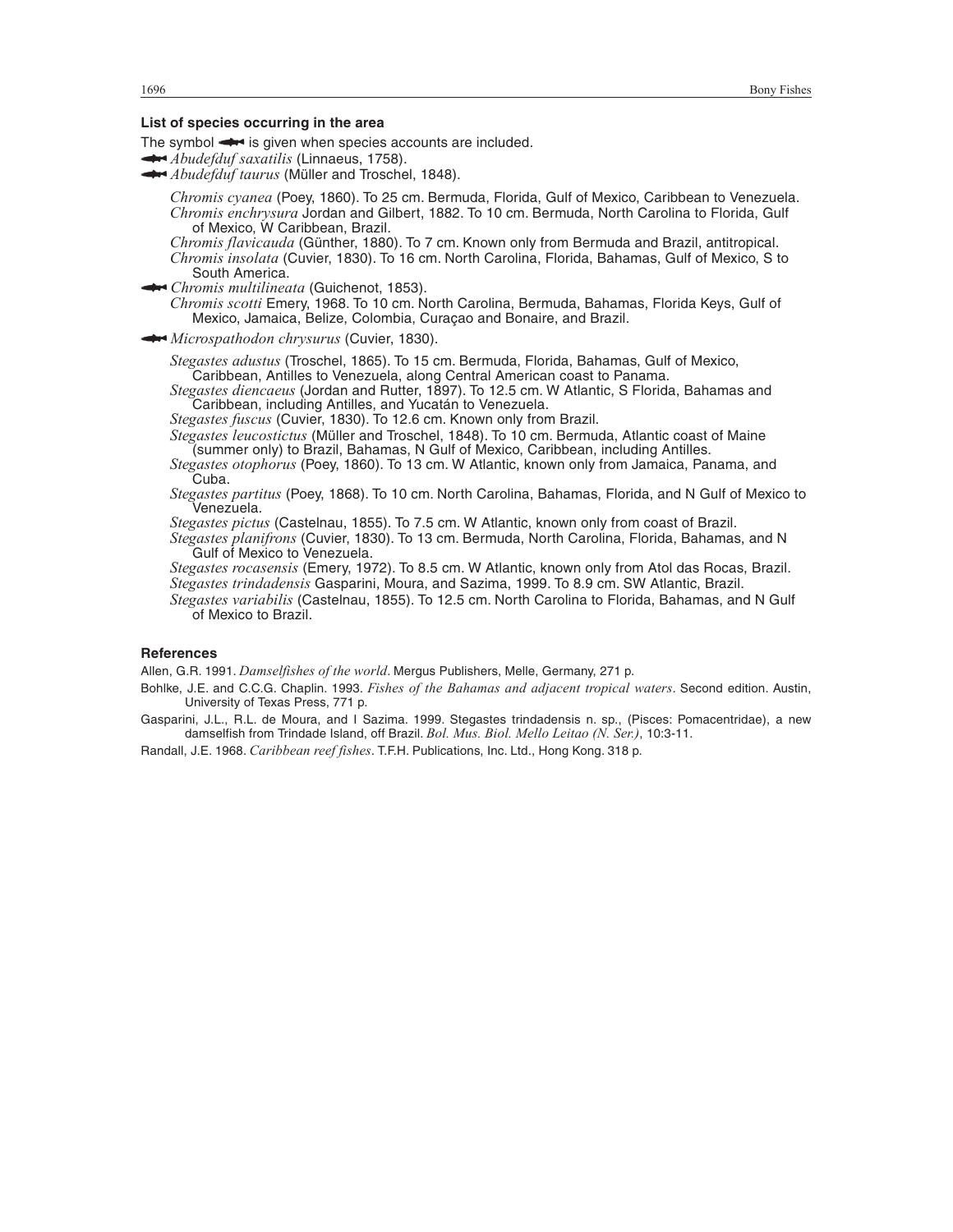<span id="page-3-0"></span>*Abudefduf saxatilis* (Linnaeus, 1758) and the same of the same of the same of the same of the same of the same of the same of the same of the same of the same of the same of the same of the same of the same of the same of

**Frequent synonyms / misidentifications:** None / None.

**FAO names: En** - Sergeant major; **Fr** - Chauffet soleil; **Sp** - Petaca rayada.



**Diagnostic characters:** Body deep, laterally compressed. Mouth small, moderately protrusible; **teeth in a single row, incisiform**, each with a small notch on upper edge in large individuals; **preorbital bone narrow without a notch above upper lip;suborbital bones smooth and not attached to cheek;preopercle with a smooth edge. Dorsal fin with 13 spines and 12 or 13 soft rays; anal fin with 3 spines** and 12 or 13 soft rays; caudal fin markedly forked. **Colour:** back and sides often bright greenish yellow, belly bluish white; 5 **prominent vertical black bars on sides that narrow towards belly; interspaces wider than bars** and a sixth faint bar on upper caudal peduncle. Sometimes the entire body bluish to white except for the black bars. A dark spot at base of pectoral fin.

**Size:** To 22.9 cm total length; maximum weight 200 g.

**Habitat, biology, and fisheries:** Normally a shallow-water species, conspicuous as juveniles in tide pools, and as adults feeding in schools over shallow reef-tops. Juveniles form part of the Sargassum weed commu-

nity and may be found far offshore. Adult males adopt a bluish ground colour when guarding eggs. Attracted to divers who feed fish. Has been reared in captivity. Depth limit usually less than 15 m. Feeds on plankton, benthic invertebrates, and plants. Caught mainly in subsistence fisheries in shore seines and by handlines or cast nets. Separate statistics are not reported for this species. Marketed or consumed fresh.

**Distribution:** Tropical and subtropical Atlantic 43°N to 35°S, occurring throughout the area and extending northward to North Carolina and southward to the southern parts of Brazil.

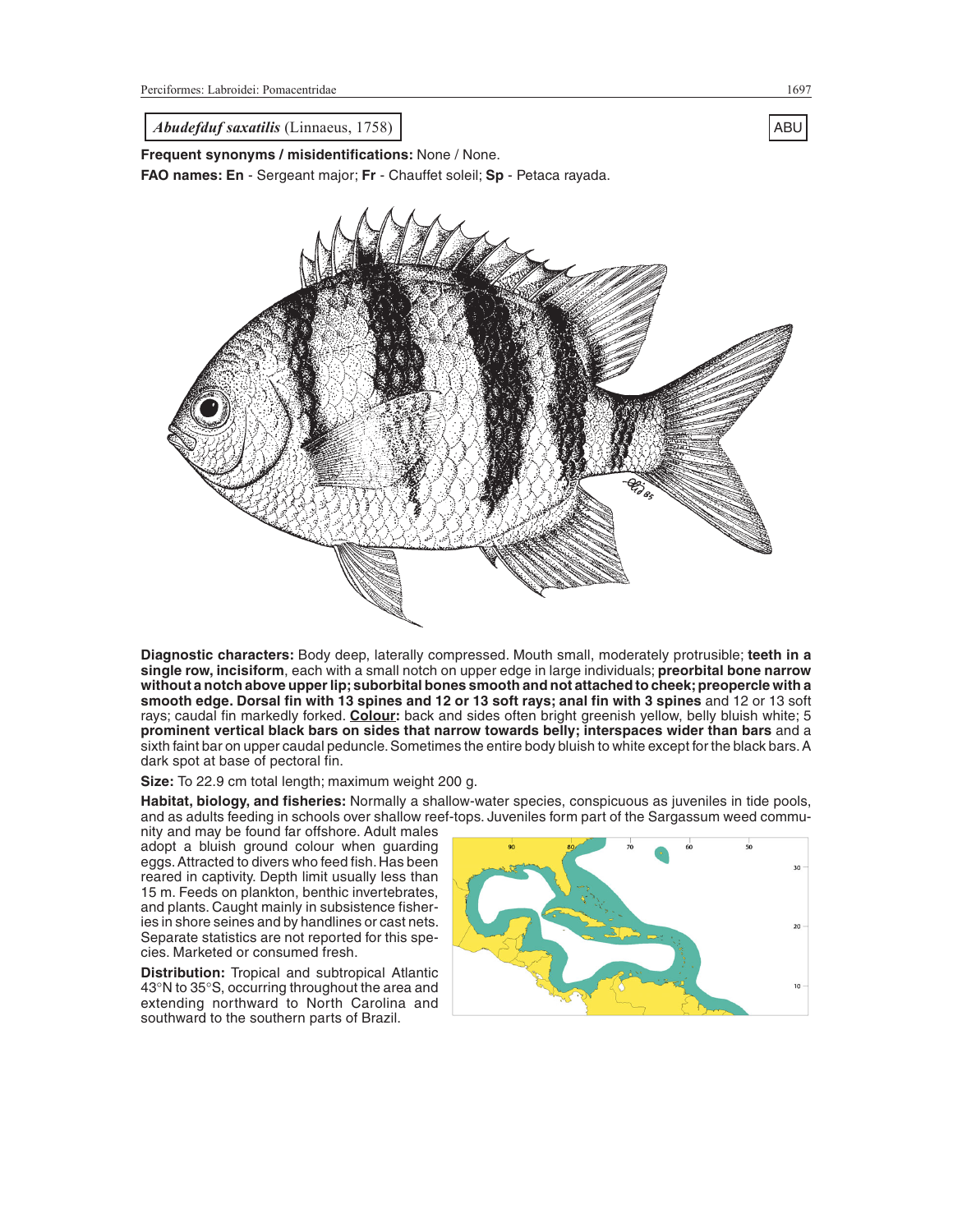*Abudefduf taurus* (Müller and Troschel, 1848)

**Frequent synonyms / misidentifications:** *Nexilarius taurus* (Müller and Troschel, 1848) / None. **FAO names: En** - Night sergeant; **Fr** - Chauffet de nuit; **Sp** - Petaca rezobada.



**Diagnostic characters:** Body deep, somewhat laterally compressed but robust. Mouth small to medium-sized, moderately protrusible; **teeth in a single row, incisiform**, each with a conspicuous notch on upper edge in large individuals; preorbital bone moderately expanded, **without a notch above upper lip; suborbitals smooth and attached to cheek; preopercle with a smooth edge. Dorsal fin with 12 spines** and 11 or 12, usually 12, soft rays; **anal fin with 2 spines** and 9 or 10 soft rays; caudal fin bluntly forked.**Colour:** back and sides pale or yellowish brown; **5 wide dark brown bars ending bluntly on the upper belly; interspaces narrower than bars**, and a sixth diffuse bar sometimes present on upper half of caudal peduncle; a very large and prominent spot in axil of pectoral fins.

**Size:** To 25 cm total length.

Habitat, biology, and fisheries: Normally a very shallow-water species, characteristically found in very turbulent, wave-swept areas in less than 5 m depth (usually less than 2 m) occasionally in water of somewhat re-

duced salinity. The adults and juveniles do not form schools, but feed as individuals on a herbivorous diet of algae and eel grasses. Adults also feed on *Zoanthus* and hydroids while juveniles feed on copepods. Caught mainly in subsistence fisheries throughout the area mostly in cast-nets, but occasionally by handlines or beach seines. Marketed or consumed fresh. Separate statistics are not reported for this species.

**Distribution:** Southern Florida, Gulf of Mexico, and Caribbean Sea, mostly in island locations, but also found near exposed continental shorelines.

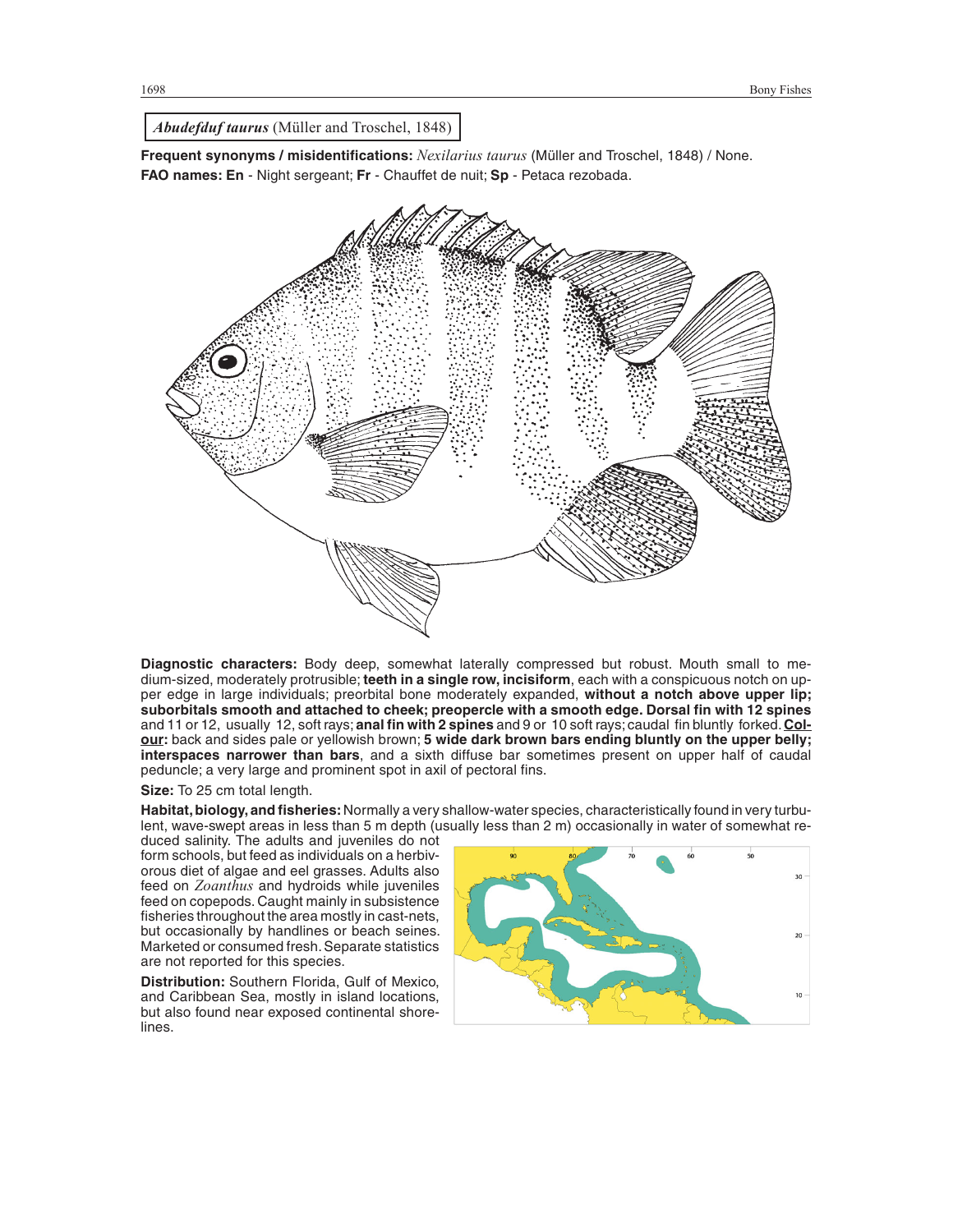*Chromis multilineata* (Guichenot, 1853)

**Frequent synonyms / misidentifications:** *Chromis marginata* Poey, 1860 / None. **FAO names: En** - Brown chromis; **Fr** - Sergeant cromis; **Sp** - Jaqueta parda.



**Diagnostic characters:**Body relatively elongate, somewhat compressed laterally. Mouth small and very protrusible, forming a distinct tube when extended; **teeth conical and small, in 2 to 8 rows**; preorbital bone narrow, without a notch, but with a bony projection protruding slightly just above upper lip; suborbitals smooth and not attached to cheek; preopercle with a finely serrated edge. Dorsal fin with 3 spines and 12 soft rays; anal fin with 2 spines and 9 or 10 soft rays; caudal fin deeply forked with elongate tips. **Colour:** greyish green to olive brown on back and sides, becoming pale to white or silvery ventrally;**margins of dorsal and anal fins as well as central portion and tips of caudal fin yellow or clear, upper and lower margins of caudal fin distinctly dark; a large black spot in axil of pectoral fin (most of it hidden beneath the fin)**; often a bright sulphur yellow spot immediately behind last dorsal fin ray.

**Size:**To 20 cm total length.

**Habitat, biology, and fisheries:**Found in a wide range of habitats, but most commonly forms moderate-sized feeding-schools over reef tops, rising high above the bottom to feed on plankton, primarily copepods. Often

seen with *Chromis cyanea*. Depth range from shallow patchy reef areas and shore rubble to over 40 m. Caught incidentally throughout its range, mainly in subsistence fisheries with cast nets and gill nets (gill nets infrequently used for inshore reef areas) or small handlines. Rarely marketed, but used primarily as subsistence food. Separate statistics are not reported for this species.

**Distribution:** Western Atlantic, North Florida, Texas, Caribbean sea to mid-Brazil, common in both island and continental areas.